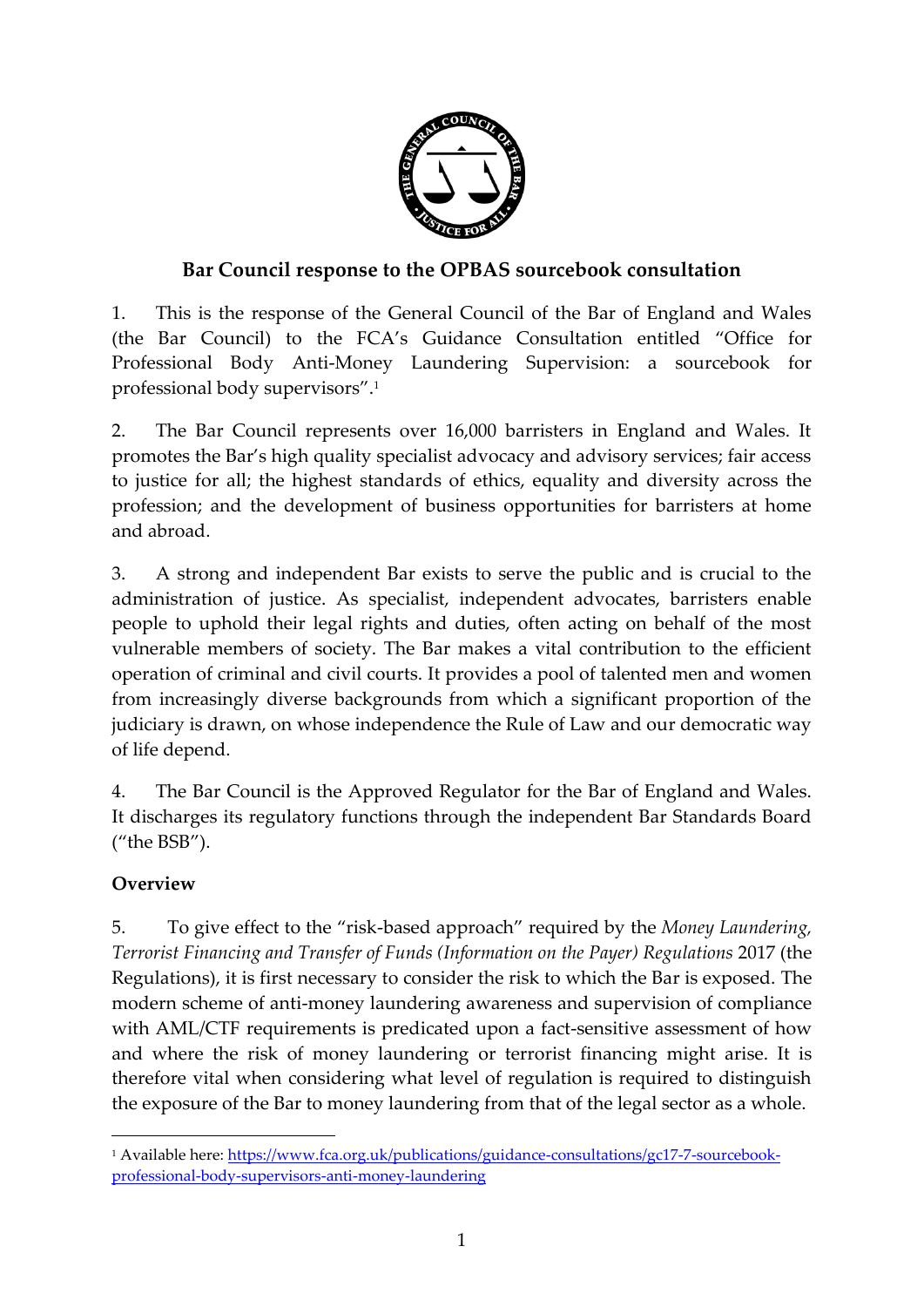6. The BSB's 2017 AML/CTF Risk Assessment noted that, whilst HM Treasury's 2015 National Risk Assessment ("NRA 2015") assessed the legal sector *as a whole* as "high-risk", none of the specific areas of risk highlighted related to the work of the Bar. Equally, none of the case studies cited in NRA 2015 referred to the involvement (knowing or otherwise) of barristers in money laundering, and the BSB had, at the time of their risk assessment, received no intelligence from the government or law enforcement agencies about the involvement or suspected involvement of any barristers in crimes within the remit of the regulated sector. It is further understood that the assessment of the level of risk<sup>2</sup> within the legal sector in HM Treasury's 2017 National Risk Assessment again identifies the areas of high-risk as being work that the Bar does not undertake, for example, conveyancing and the handling of client funds.

7. The risk profile of the Bar as a whole must therefore be considered to be very low indeed.

8. That is not surprising when one considers the nature of barristers' practice. The Bar Council has previously outlined this in its response to a number of recent consultations in this area<sup>3</sup>, including when setting out its view on the proposed Office of Professional Body AML Supervision (OPBAS)<sup>4</sup>, and most recently in its response to HM Treasury's consultation entitled "Anti-money laundering supervisory review consultation<sup>5"</sup>.

9. As to the structure of barristers' practice, despite reforms over the past 20 years or so, the Bar remains primarily a referral profession. Even where barristers are instructed directly by a lay client, itself under tightly regulated conditions, they remain prohibited from handling or controlling client money, operating or administering any client accounts, managing their client's affairs or conducting transactions.

1

<sup>2</sup> The legal sector, as a whole, is assessed as high-risk in relation to money laundering and low-risk in relation to terrorist financing.

<sup>3</sup> See for example Bar Council response to HM Treasury's Call for Information on the AML Supervisory Regime (2016). Available here:

[http://www.barcouncil.org.uk/media/471856/bar\\_council\\_response\\_to\\_the\\_hm\\_treasury\\_s\\_call\\_for\\_in](http://www.barcouncil.org.uk/media/471856/bar_council_response_to_the_hm_treasury_s_call_for_information_on_aml_supervisory_regime.pdf) formation on aml supervisory regime.pdf;

<sup>4</sup> Bar Council response to HM Treasury's Anti-Money Laundering Supervisory Regime: response and call for further information (2017). Available here:

[http://www.barcouncil.org.uk/media/565535/bar\\_council\\_response\\_to\\_the\\_call\\_for\\_information\\_on\\_t](http://www.barcouncil.org.uk/media/565535/bar_council_response_to_the_call_for_information_on_the_anti-money_laund....pdf) [he\\_anti-money\\_laund....pdf](http://www.barcouncil.org.uk/media/565535/bar_council_response_to_the_call_for_information_on_the_anti-money_laund....pdf)

<sup>5</sup> Bar Council response to Anti-money laundering supervisory review (2017). Available here: [http://www.barcouncil.org.uk/media/585120/bar\\_council\\_s\\_response\\_to\\_hmt\\_s\\_anti](http://www.barcouncil.org.uk/media/585120/bar_council_s_response_to_hmt_s_anti-money_laundering_supervisory_review.._.pdf)[money\\_laundering\\_supervisory\\_review..\\_.pdf](http://www.barcouncil.org.uk/media/585120/bar_council_s_response_to_hmt_s_anti-money_laundering_supervisory_review.._.pdf)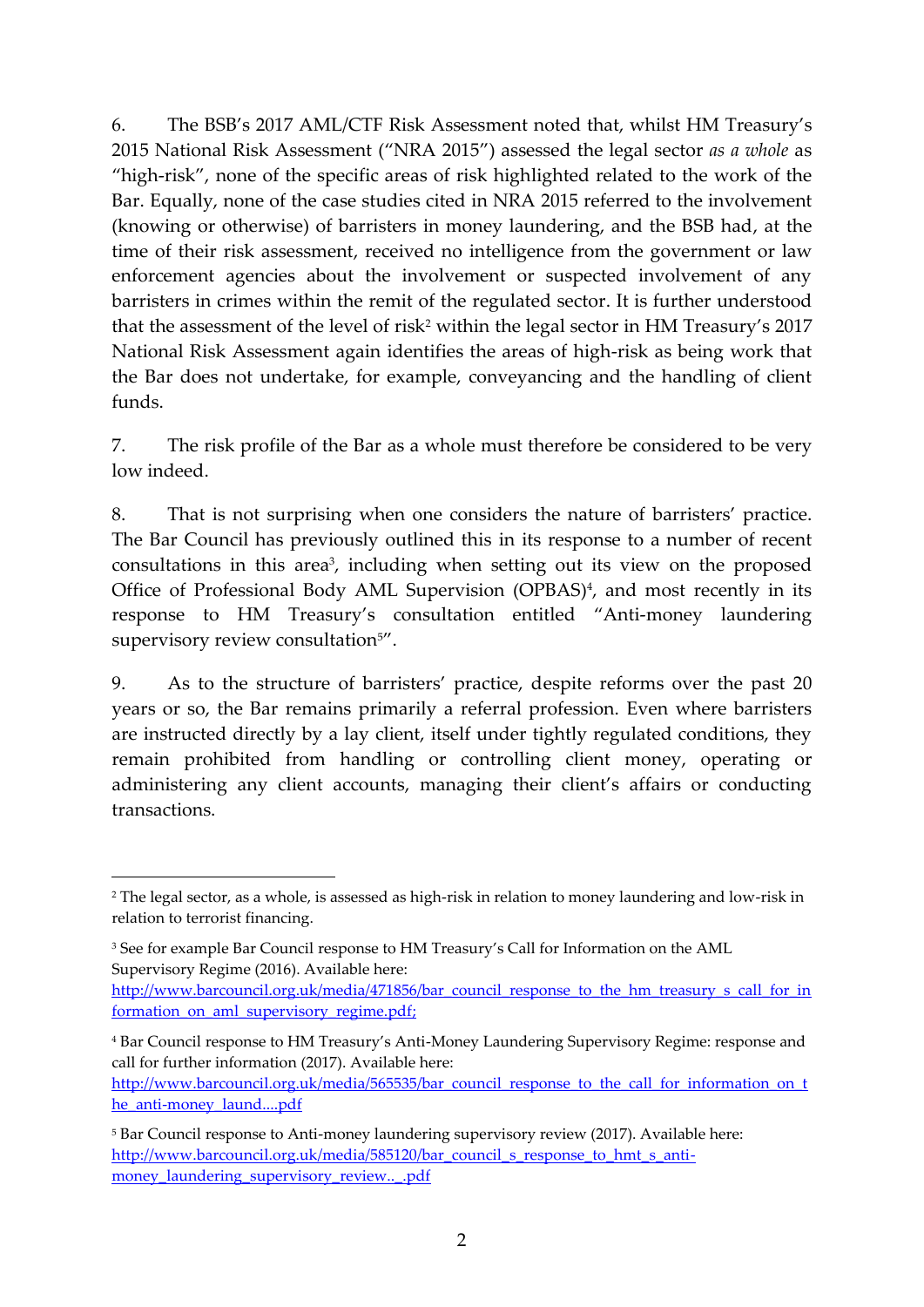10. Further, the vast majority of barristers do not provide legal services which fall within the scope of the Regulations. Only a limited number of barristers provide services that fall within the scope of the Regulations. Those who do provide such services most commonly do so under instructions from solicitors who deal directly with the lay client, who are also subject to the Regulations and the supervision of the Solicitors Regulation Authority.

11. The BSB's 2017 AML/CTF Risk Assessment of the Bar (*supra.*) found that:

- the overall inherent risk profile of the Bar was judged to be low;
- the extent to which barristers engage in activity relevant to the Regulations is limited;
- there is little opportunity for criminals to use barristers directly to launder money (due to the aspects of barristers' practice noted at §9 and 10 above);
- the most likely areas in which the Regulations apply to the work of the Bar relate to *advisory* work relating to property / company formation / structures of the set-up of trusts;
- only eight chambers were identified as specialising in tax advisory work.
- there was no evidence of under-compliance with the Regulations, rather the BSB expressed its concern that there were some areas of over-compliance.

12. The Bar Council's view that the barristers' profession poses a very low ML/TF risk – and that in fact there is no risk at all arising out of the practices of the vast majority of barristers – is further supported by the fact that there are no historic examples in the public domain of barristers engaging in money laundering or terrorist financing activities on behalf of their clients.

13. The BSB already provides effective and proportionate AML/CTF regulation of barristers. We have not been alerted to any deficiency in the regulatory regime concerning the Bar that OPBAS is designed to remedy.

14. The imposition of OPBAS upon the supervision of a profession of such inherent low-risk, is such that the Bar Council, the Bar of Northern Ireland and the Faculty of Advocates have decided to issue a joint letter to express our strongly felt concerns.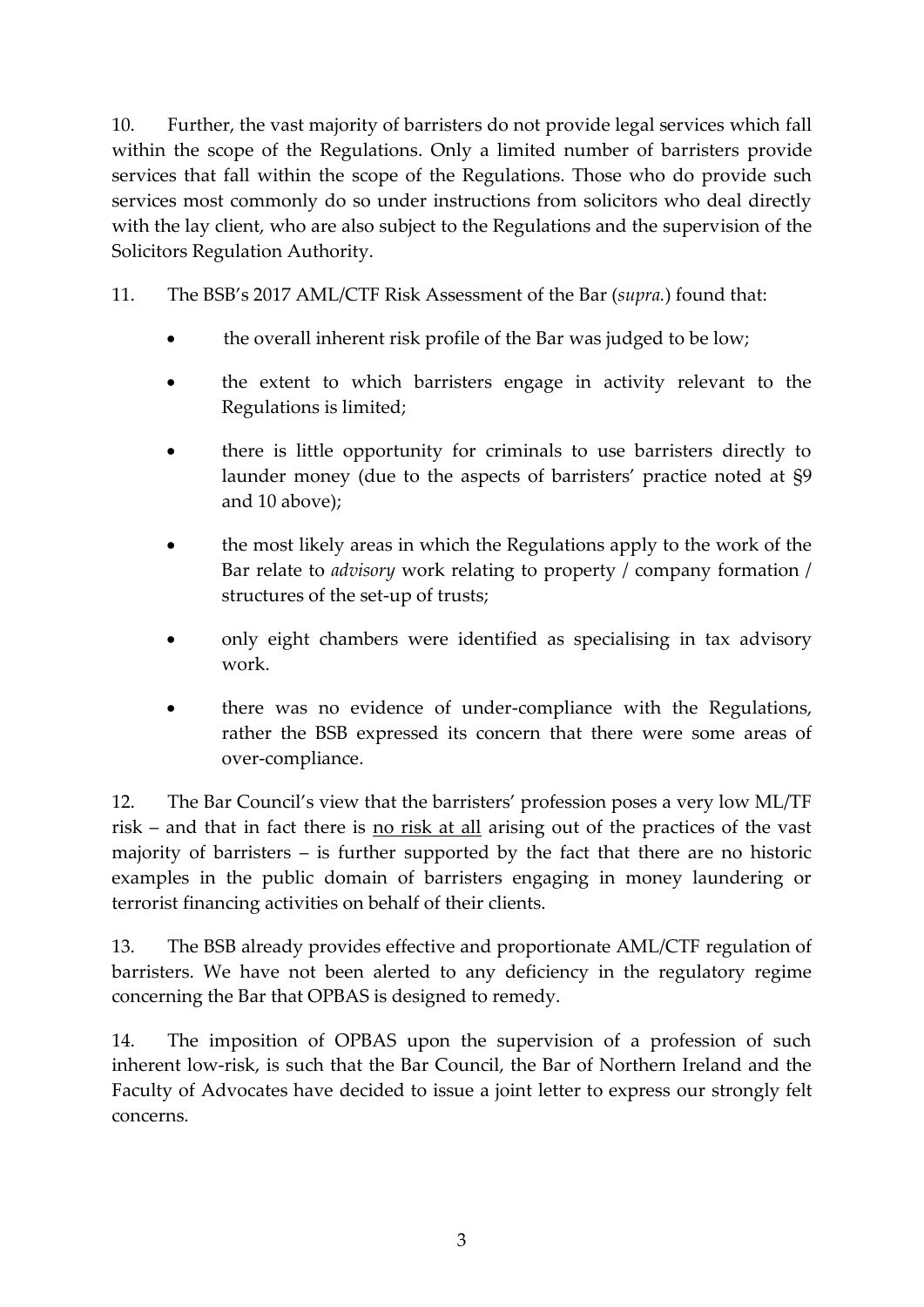15. It is against that general background that the specific questions posed by the current consultation fall to be addressed.

# **Question 1: Do you have any comments on the proposed sourcebook for professional body supervisors? Would greater detail or a more prescriptive approach be helpful?**

16. The very concept of a generic, one-size-fits-all super-supervisor, with the required one-size-fits-all sourcebook, is contrary to the risk-based approach that is necessary to inform proper ML/TF supervision and *required* to be conducted by the Regulations. One of the consequences of the proposed, flawed, approach is the production of a draft sourcebook that is, inevitably, so generalised in its text to be incapable of specific objection. However, its generality contributes no valuable insight to how it will operate in practice. It does not address such questions as what areas it will give particular focus upon or how will it assign its resources to particular professions or services. At present it is difficult to see how it would assist, for example, the BSB in assessing whether the guidance offered to the Bar by the Legal Sector Affinity Group or the Bar Council<sup>6</sup>, is sufficient or being complied with. It *is* possible to see how the imposition a broader, less fact-specific super-supervisor working from an equally generic sourcebook, and the concomitant resource commitment required from the BSB as supervisor could lead to a *weakening* of the BSB's strength as an effective supervisory body.

# **Question 2: Do you have any comments on the FCA's cost-benefit analysis?**

17. As noted above, nowhere in the consultation does one find any considered reference to the deficiency in regulation that OPBAS is intended to fill in relation to the regulation of the Bar in particular. The justification for its creation appears to lie in the suggestion that "the effectiveness of supervision is inconsistent" (para 1.7). However, there does not anywhere appear to be any attempt to focus resources on the areas in which supervision is less effective. No doubt this is at least in part due to the absence of any identification of which the claimed areas of inconsistency are.

18. It is therefore difficult to identify a "benefit" sufficient to justify the imposition of any further cost upon the Bar, which already funds its Regulator, the BSB. The fee levels that are touched upon in the consultation are therefore by definition disproportionate.

 $\overline{a}$ 

<sup>6</sup> Bar Council "Money Laundering and Terrorist Financing" (2017). Available here: [http://www.barcouncil.org.uk/practice-ethics/professional-practice-and-ethics/money-laundering](http://www.barcouncil.org.uk/practice-ethics/professional-practice-and-ethics/money-laundering-and-terrorist-financing/)[and-terrorist-financing/](http://www.barcouncil.org.uk/practice-ethics/professional-practice-and-ethics/money-laundering-and-terrorist-financing/)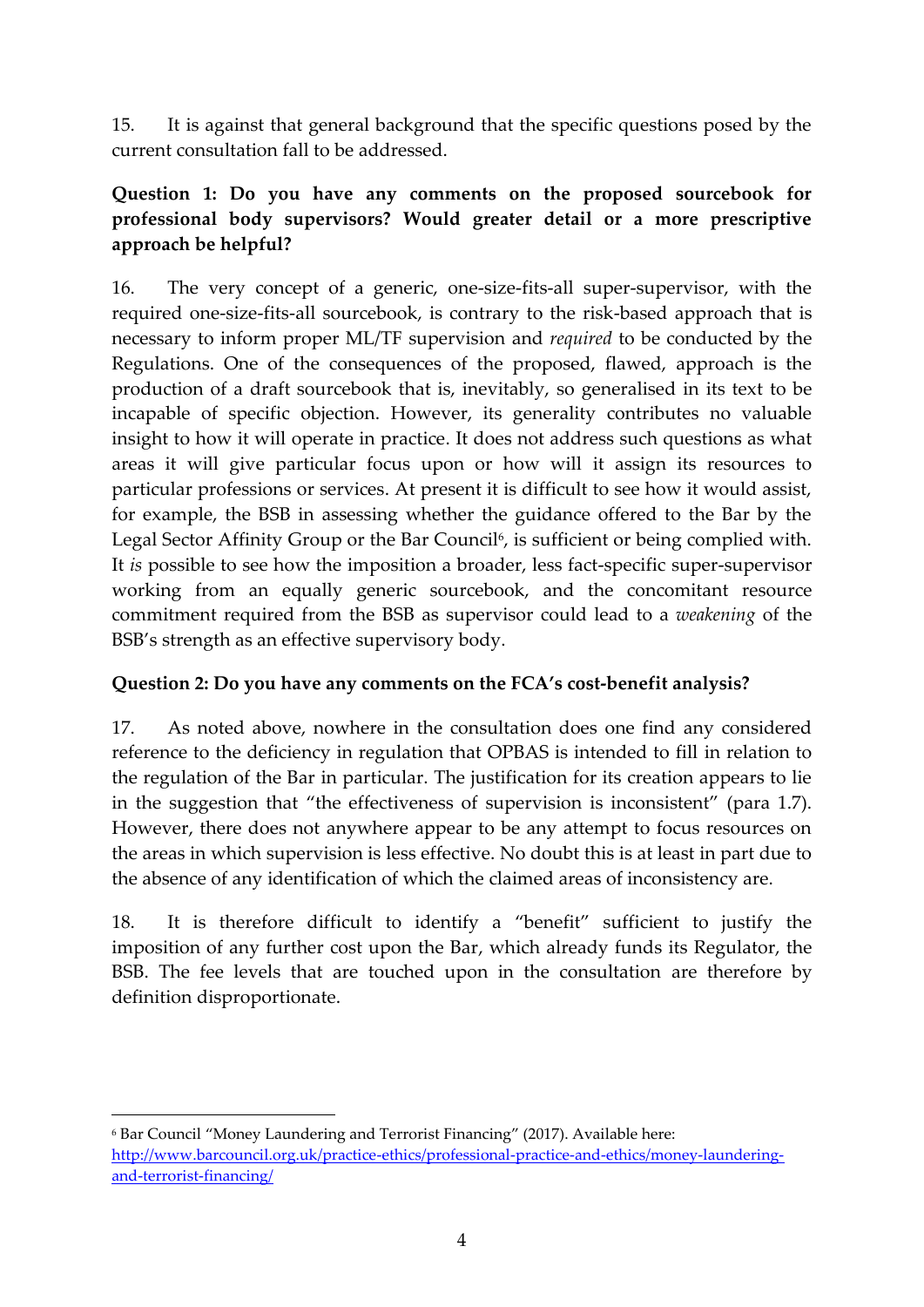19. Further, those fees themselves do not appear to have been arrived at in any way that renders them susceptible to analysis. This makes it somewhat difficult to attempt a cost-benefit assessment in relation to their impact.

20. The consultation at paragraph 3.9 contains a concession that establishing a link between predicate crimes and the creation of OPBAS will be "challenging". That, it seems to us, is something of an understatement, and it remains to be seen whether any attempt will ever be made to gauge the impact of OPBAS in "[making] the UK's financial system a more hostile environment for illicit finance by ensuring professional bodies supervise to a consistently high standard and by enhancing collaboration between supervisors and law enforcement" (para 3.8). Given that that is the perceived benchmark, however, it is striking that nowhere in the consultation is there any suggestion that the effectiveness of supervision will be improved by a move from the required bespoke, risk-based approach to supervision that presently pertains, to a one-size-fits-all, bird's-eye view that is not even sector, let alone profession specific.

21. If there is a case that certain sectors or, better still *professions*, would benefit from more, or better supervision, then that case should be made specifically and clearly. Those who do not fall within the ambit of that concern would not then need to have precious resources inefficiently dedicated toward it. Such a targeted approach would, perhaps, make a better case for a limited form of OPBAS. However, from the point of view of the Bar Council, we have been unable to identify the benefits, either to our members, or to the public as a whole, from the blanket scheme proposed in the consultation.

22. In relation to possible models for the apportionment of OPBAS's (as yet not properly costed) running costs, it is understood that a number of options are under consideration. The Bar would favour a model that focused not only upon the level of engagement with the Regulations but also factored in the areas where risk was likely to be more acute, as these will inevitably be the areas upon which OPBAS would be required to direct a greater proportion of its resources.<sup>7</sup> To this end, recognition of the extremely low-risk profile of the Bar as a whole, and the limited number of barristers who practice in the regulated sector (which is likely to number in the low hundreds rather than in the thousands) should be factored into any contribution required of the BSB.

# **Bar Council October 2017<sup>8</sup>**

1

<sup>7</sup> If it is said that this is impractical or cannot be accurately done then that is yet further evidence that the areas of concern have not been identified, the risks not assessed and OPBAS is being imposed upon professions such as the Bar regardless of whether the need for it exists.

<sup>8</sup> Prepared for the Bar Council by the Money Laundering Working Group